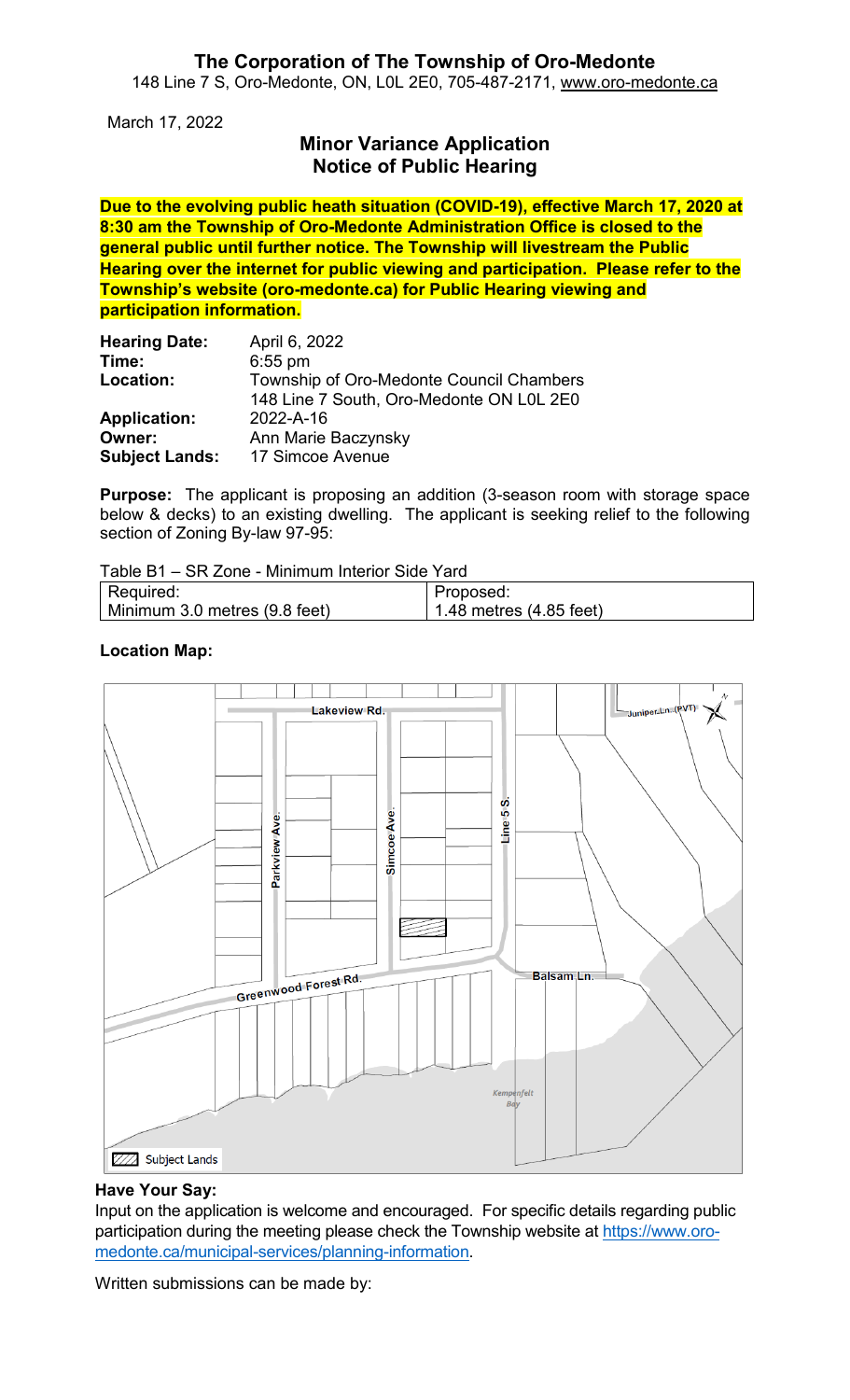- 1. Emailed to [planning@oro-medonte.ca](mailto:planning@oro-medonte.ca) prior to or during the Public Hearing;
- 2. Dropped in the drop box at the Township Administration Office on Line 7 South;
- 3. Faxed to (705) 487-0133; or,
- 4. Mailed through Canada Post.

If a person or public body does not make oral submissions at the public hearing or make written submissions prior to the decision on this application, and subsequently submits an appeal of the decision, the Ontario Land Tribunal (OLT) may dismiss the appeal. If you wish to be notified of the decision of the Township of Oro-Medonte in respect to the application, you must make a written request.

Individuals who submit letters and other information to Council and its advisory bodies should be aware that all information, including contact information, contained within their communications may become part of the public record and may be made available through the agenda process, which includes publication on the Township's website.

Written submissions/requests should be directed to:

Township of Oro-Medonte 148 Line 7 South Oro-Medonte, Ontario L0L 2E0 Attn: Secretary Treasurer, Development Services [planning@oro-medonte.ca](mailto:planning@oro-medonte.ca)

# **More Information:**

For further information, please contact the Secretary-Treasurer during regular office hours Monday to Friday 8:30 a.m. to 4:30 p.m. A copy of the Staff Report will be available to the public on April 1, 2022 on the Township's Web Site: [www.oro-medonte.ca](http://www.oro-medonte.ca/) or from the Development Services Department.

Andy Karaiskakis Secretary-Treasurer



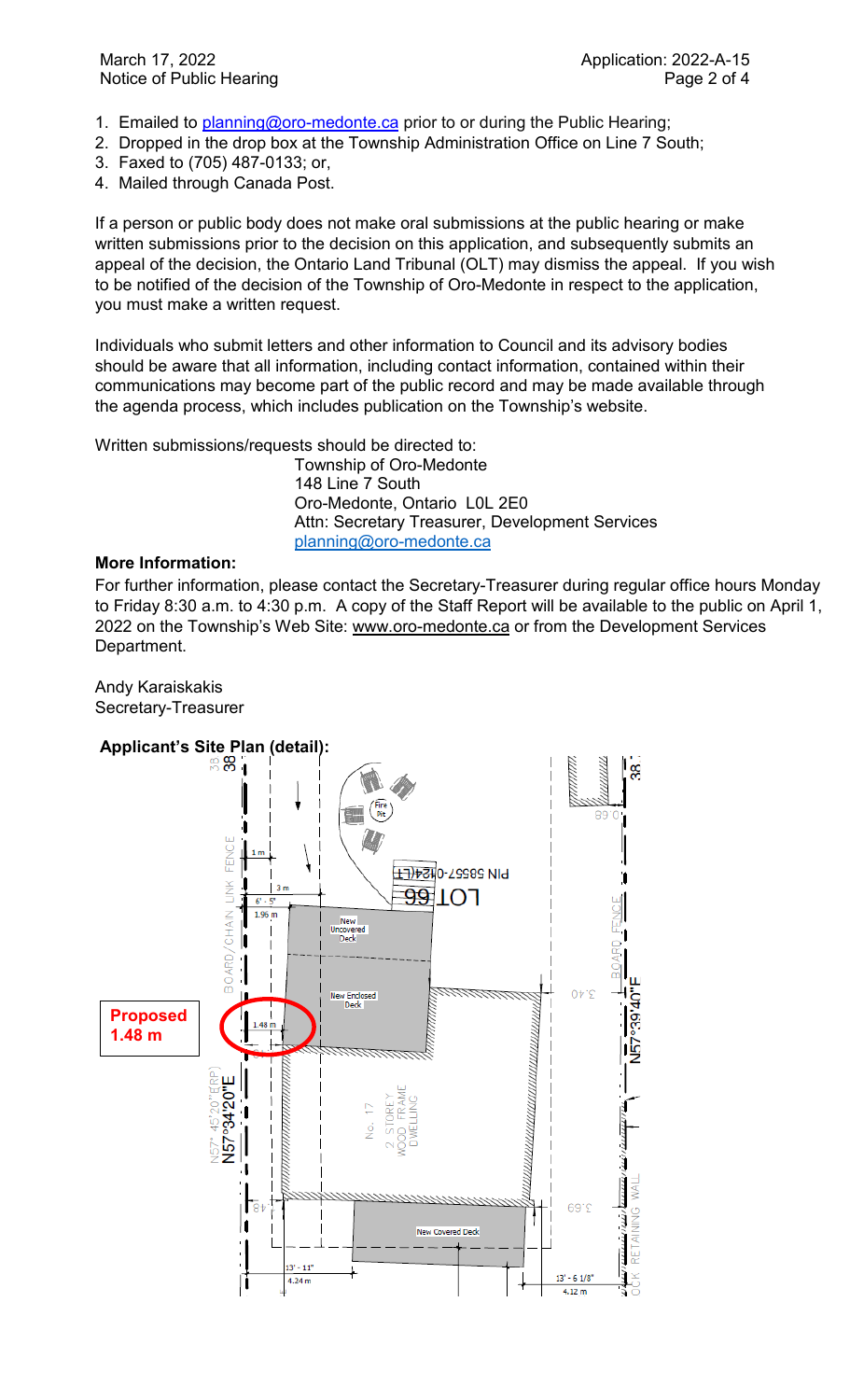#### March 17, 2022 Notice of Public Hearing

# **Applicant 's Site Plan :**